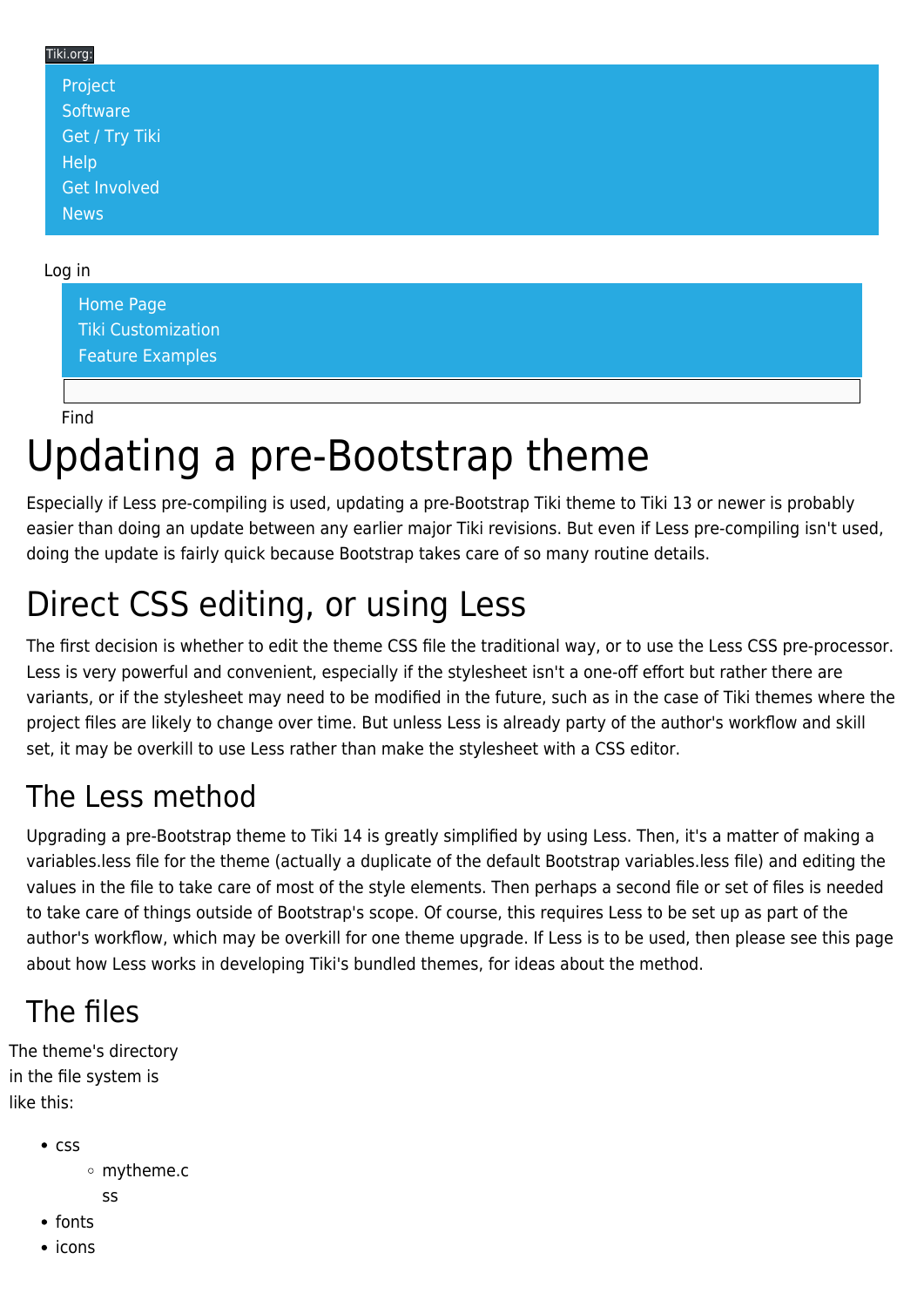- images
- less
	- bootstrapvariables.l
		- ess
	- mytheme.l
		- ess
	- tiki
		- selectors.le
		- ss
- templates

About these files,

- mytheme.css doesn't need to be made by hand. The Less processor will create it by compiling the .less files.
- bootstrap-variables.less this is a copy of the default Bootstrap variables file. Change the values to appropriate ones for the new theme.
- mytheme.less This file "includes" the other .less files and outputs the theme style sheet when compiled.
- tiki-selectors It is likely that the new theme will need some rules beyond what Bootstrap covers - for example, if you want to use an image or CSS gradient for a background. This file contains those rules.

This is probably the minimum, regarding the necessary files. If the theme is complex or if it has options, then more files are needed. Check current files in the theme directory of Tiki's file structure to get an idea about this.

### Using the Less CSS pre-compiler

For general information about using Less, see <http://lesscss.org>.

For an overview of Tiki's theme file organization, see [Tiki's CSS and Smarty template organization](https://themes.tiki.org/Tiki).

The Less-CSS workflow used for the Tiki themes in the package is described [here](https://themes.tiki.org/tiki-editpage.php?page=Tiki+Less+precompiling)

Of course for a new theme, whatever workflow that works can be used, but for the project themes, many Tiki developers are using PhpStorm (<https://www.jetbrains.com/phpstorm/>), which supports CSS pre-compiling. Other Less pre-compilers are also available.

## Editing CSS directly

If the CSS is edited directly instead of Less being used, then somehow a CSS file equivalent to the default bootstrap.css is needed. It would be hard and rather pointless to write this file from scratch. Instead, one of these methods would work:

- Use the getbootstrap.com customizer: <http://getbootstrap.com/customize>. Using the old stylesheet as a guide, find the equivalent items in the customizer and input the desired values. No need to request the JavaScript, as Tiki already provides it, so just the compiled CSS.
- Edit by hand the default bootstrap.css file. This would be a lot of work, as bootstrap.css is a large file. But it'd be possible.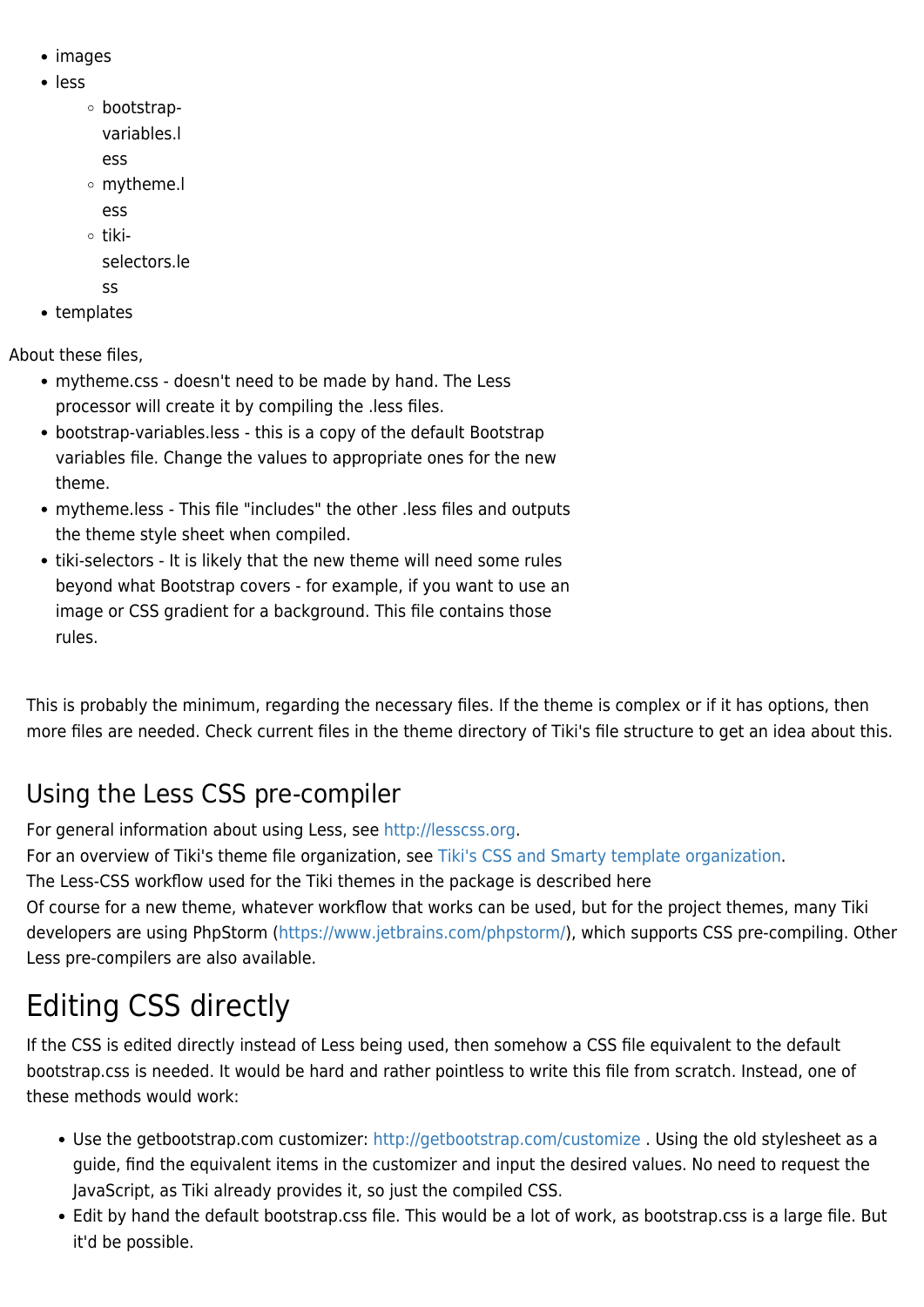- Make a new stylesheet that imports bootstrap.css and then overrides rules as necessary. This would add redundancy so total file size would increase, but would be a fairly clean method, as the default and theme-specific rules are well separated.
- Use the "Default" theme (default.css) as the main theme and make the pre-Bootstrap theme as a theme option. This is essentially the same as the previous method except that instead of importing bootstrap.css in the theme stylesheet, on the Look & Feel admin page, "Default Bootstrap" is selected as the theme, and the updated theme is selected as the theme option. (This method would also require making an options directory and new-theme subdirectory inside the themes/default/ directory.)

So once the method is decided, on to the updating....

## Page details

1. Make the most obvious changes by visually comparing the theme to be updated and a Tiki 14 installation. Compare the displayed pages visually and using a DOM inspector (like FireBug), and compare the stylesheets. Specify the theme's:

- Font family
- Page, text, link colors, etc.
- Form inputs and buttons
- Table colors, etc
- $e$  etc.

It's also useful to go down through the old stylesheet line by line and find information that can be input as a Bootstrap variable value.

These are mostly variables that can be configured at getbootstrap.com/customizer, or in the variables.less file or, in the case of direct CSS editing, they need to be written in the stylesheet file in the conventional way. When editing CSS directly, be mindful of Bootstrap practices such as use of the child selector (like .nav > li > a) to be sure the new rules have the same or greater specificity in order to override the Bootstrap defaults. Check a Tiki 14 page using the DOM inspector to see what Bootstrap rule is setting the style for any particular element, especially if the new theme's override doesn't seem to be working. Another way to strengthen the new rule's specificity is by prefixing it with *tiki*, like *tiki .nav > li > a*; the body tag of every Tiki page has class="tiki".

2. Map Tiki to Bootstrap elements

- Box (cbox, simplebox, etc.) -> Bootstrap .panel and .well
- a.button, etc. -> .btn, etc.
- $e$  etc.

See how things look at this stage. In general, Bootstrap presents a more open look with larger text and more white space than Tiki websites had before. This reflects the trend of web design and advancement of hardware, with larger, higher-resolution displays, and takes into account that these days the site will be viewed and used on touch screens as much as or more than on computer displays. So this is one kind of change that's immediately apparent in most cases. Hopefully, at this point, the web page will look like a "Bootstrap-ized" version of the old theme, showing its color scheme, font styles, and so on.